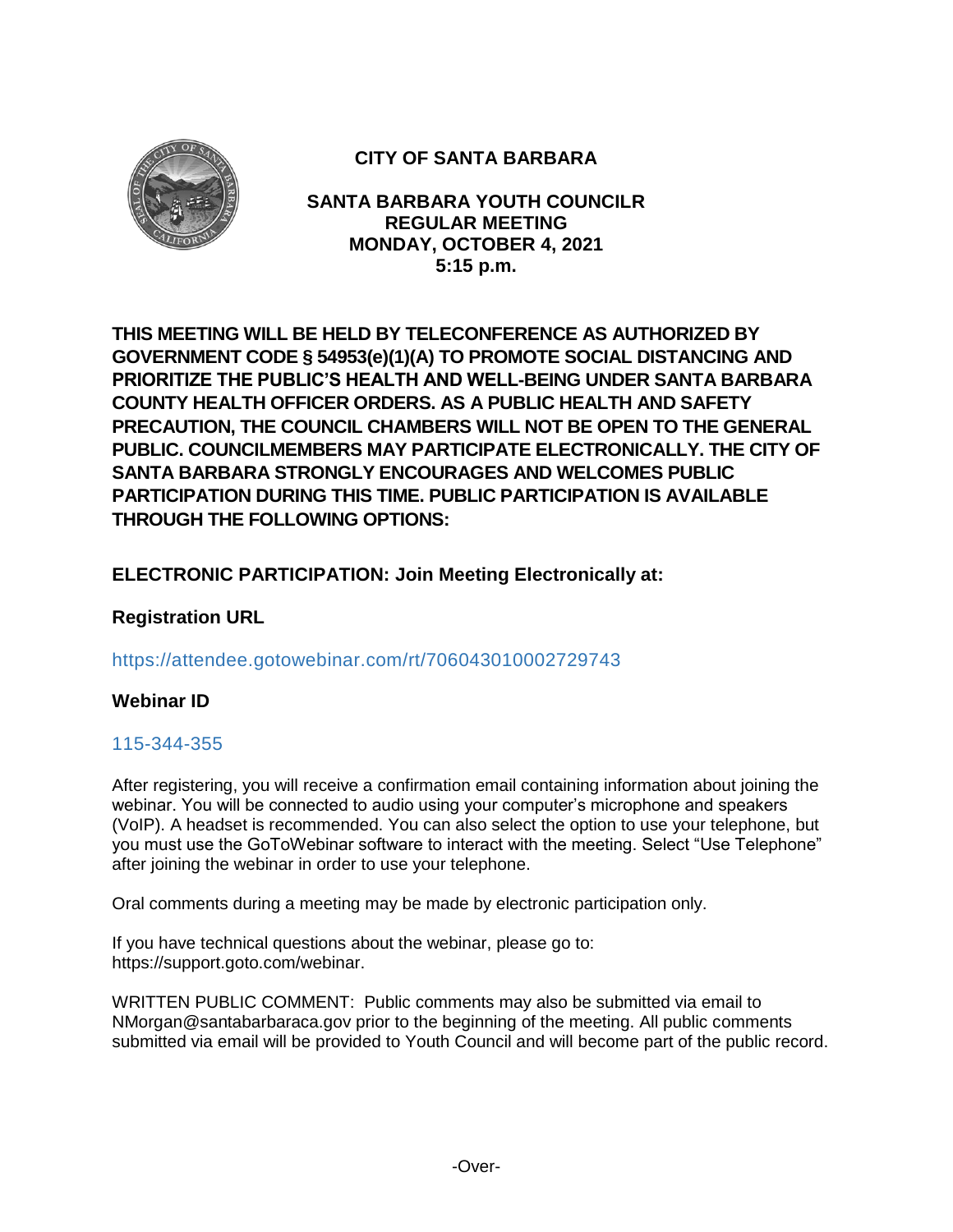## **AGENDA**

## **CALL TO ORDER**

#### **ROLL CALL**

#### **PUBLIC COMMENT**

Any member of the public may address the Youth Council for up to two minutes on any subject within the jurisdiction of the Youth Council that is not scheduled for a public discussion before the Youth Council. The total amount of time for public comment will be 15 minutes.

#### **COUNCIL AND STAFF COMMUNICATIONS**

### **CONSENT CALENDAR**

### **1. Subject: Approval of the Minutes – For Action (Attachment)**

Recommendation: That the Youth Council waive the reading and approve the minutes of the meeting held on Monday, September 27, 2021

#### **NEW BUSINESS**

#### **2. Subject: Youth Council Interviews – For Discussion**

Recommendation: That Youth Council interview students interested in applying to be a part of Youth Council.

#### **3. Subject: Participation in GENup – For Discussion and Action**

Recommendation: That Youth Council discuss participating in opportunities through GENup, a student-activist social justice organization.

### **4. Subject: Santa Barbara Youth Council T-shirts – Discussion and Action**

Recommendation: That Youth Council discuss and appoint members to design T-shirts for the year of 2021.

#### **5. Subject: Youth Council Mater Calendar – For Discussion**

Recommendation: That Youth Council discuss the master calendar of activities and special events.

### **OLD BUSINESS**

**1. Subject: Youth Making Changes Grant Applications – Discussion and Action**